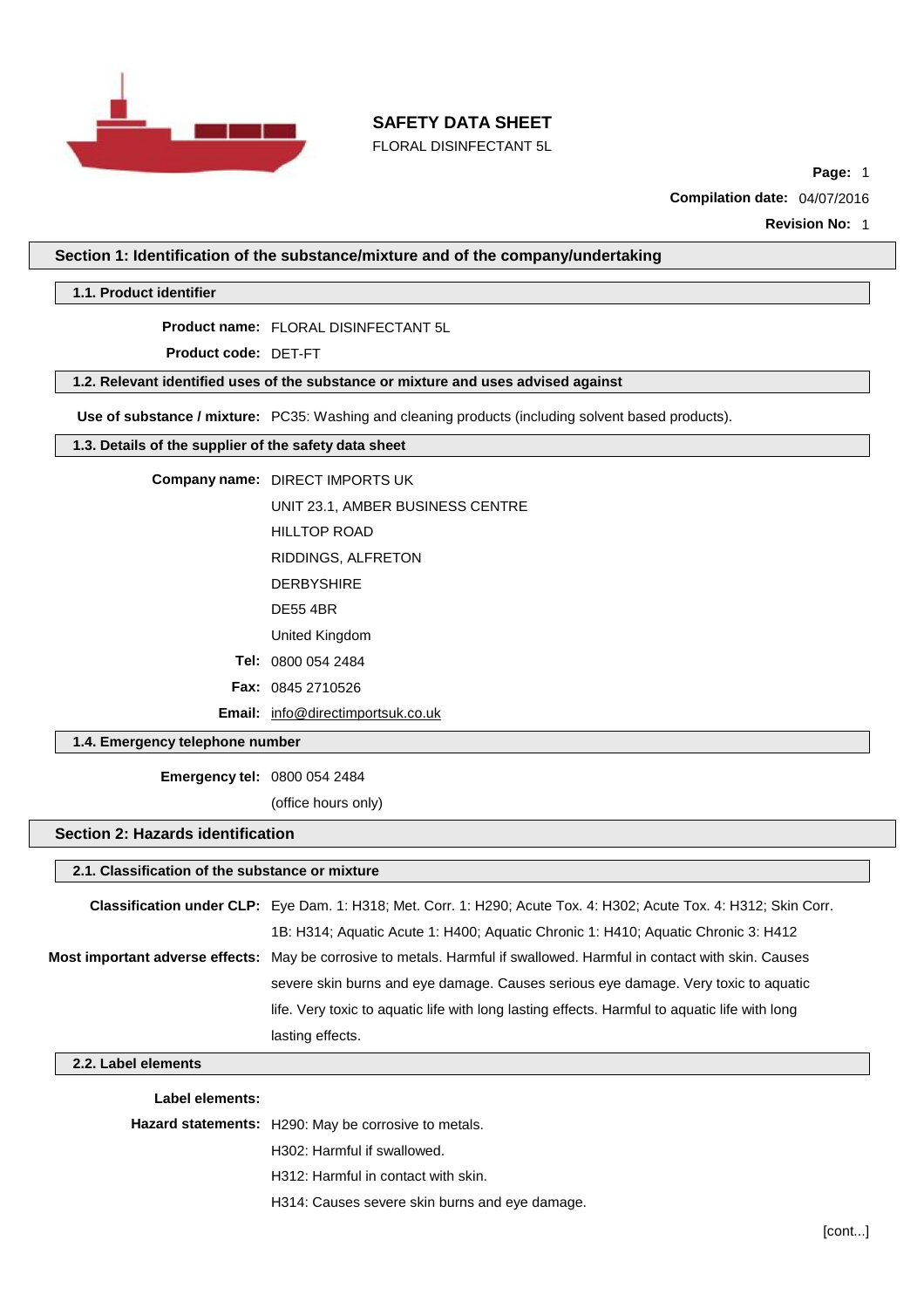### FLORAL DISINFECTANT 5L

**Page:** 2 H318: Causes serious eye damage. H400: Very toxic to aquatic life. H410: Very toxic to aquatic life with long lasting effects. H412: Harmful to aquatic life with long lasting effects. **Hazard pictograms:** GHS05: Corrosion **Signal words:** Danger **Precautionary statements:** P280: Wear protective gloves/protective clothing/eye protection/face protection. P305+351+338: IF IN EYES: Rinse cautiously with water for several minutes. Remove contact lenses, if present and easy to do. Continue rinsing. P310: Immediately call a.

**2.3. Other hazards**

**PBT:** This product is not identified as a PBT/vPvB substance.

### **Section 3: Composition/information on ingredients**

## **3.2. Mixtures**

### **Hazardous ingredients:**

### FATTY ALCOHOL ETHOXYLATE

| <b>EINECS</b>                           | CAS.        | PBT/WEL                  | <b>CLP Classification</b>                                                                                                        | Percent   |
|-----------------------------------------|-------------|--------------------------|----------------------------------------------------------------------------------------------------------------------------------|-----------|
|                                         | 160901-19-9 | $\overline{\phantom{0}}$ | Eye Dam. 1: H318; Acute Tox. 4: H302                                                                                             | $1 - 10%$ |
| ALKYL DIMETHYL BENZYL AMMONIUM CHLORIDE |             |                          |                                                                                                                                  |           |
| 270-325-2                               | 68424-85-1  | -                        | Flam. Liq. 3: H226; Acute Tox. 4: H302;<br>Skin Corr. 1C: H314; Skin Corr. 1B:<br>H314; Skin Corr. 1A: H314; Eye Dam.<br>1: H318 | $< 1\%$   |

### **Section 4: First aid measures**

### **4.1. Description of first aid measures**

| <b>Skin contact:</b> Remove all contaminated clothes and footwear immediately unless stuck to skin. Wash      |
|---------------------------------------------------------------------------------------------------------------|
| immediately with plenty of soap and water.                                                                    |
| Eye contact: Bathe the eye with running water for 15 minutes. Transfer to hospital for specialist             |
| examination.                                                                                                  |
| <b>Ingestion:</b> Wash out mouth with water. Do not induce vomiting. If conscious, give half a litre of water |
| to drink immediately. Consult a doctor.                                                                       |
| <b>Inhalation:</b> Remove casualty from exposure ensuring one's own safety whilst doing so.                   |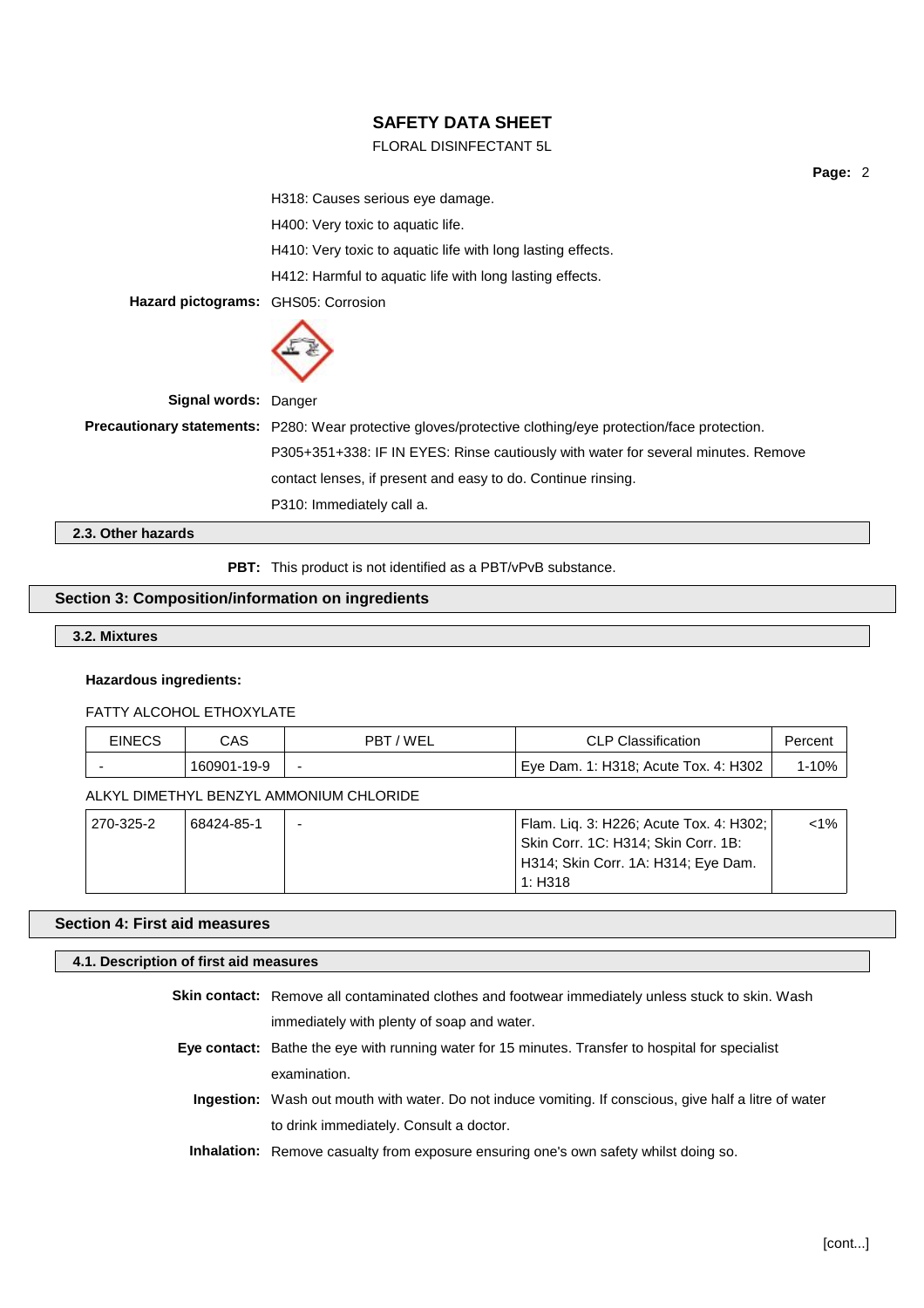### FLORAL DISINFECTANT 5L

#### **4.2. Most important symptoms and effects, both acute and delayed**

**Skin contact:** There may be irritation and redness at the site of contact.

**Eye contact:** There may be pain and redness. The eyes may water profusely. There may be severe pain. The vision may become blurred. May cause permanent damage.

**Ingestion:** There may be soreness and redness of the mouth and throat. Nausea and stomach pain may occur.

**Inhalation:** There may be irritation of the throat with a feeling of tightness in the chest.

**Delayed / immediate effects:** Immediate effects can be expected after short-term exposure.

## **4.3. Indication of any immediate medical attention and special treatment needed**

**Immediate / special treatment:** Eye bathing equipment should be available on the premises.

#### **Section 5: Fire-fighting measures**

#### **5.1. Extinguishing media**

**Extinguishing media:** Suitable extinguishing media for the surrounding fire should be used. Use water spray

to cool containers.

### **5.2. Special hazards arising from the substance or mixture**

**Exposure hazards:** In combustion emits toxic fumes.

### **5.3. Advice for fire-fighters**

**Advice for fire-fighters:** Wear self-contained breathing apparatus. Wear protective clothing to prevent contact

with skin and eyes.

## **Section 6: Accidental release measures**

#### **6.1. Personal precautions, protective equipment and emergency procedures**

**Personal precautions:** Mark out the contaminated area with signs and prevent access to unauthorised personnel. Do not attempt to take action without suitable protective clothing - see section 8 of SDS. Turn leaking containers leak-side up to prevent the escape of liquid.

#### **6.2. Environmental precautions**

**Environmental precautions:** Do not discharge into drains or rivers. Contain the spillage using bunding.

#### **6.3. Methods and material for containment and cleaning up**

**Clean-up procedures:** Absorb into dry earth or sand. Transfer to a closable, labelled salvage container for

disposal by an appropriate method.

#### **6.4. Reference to other sections**

**Reference to other sections:** Refer to section 8 of SDS.

#### **Section 7: Handling and storage**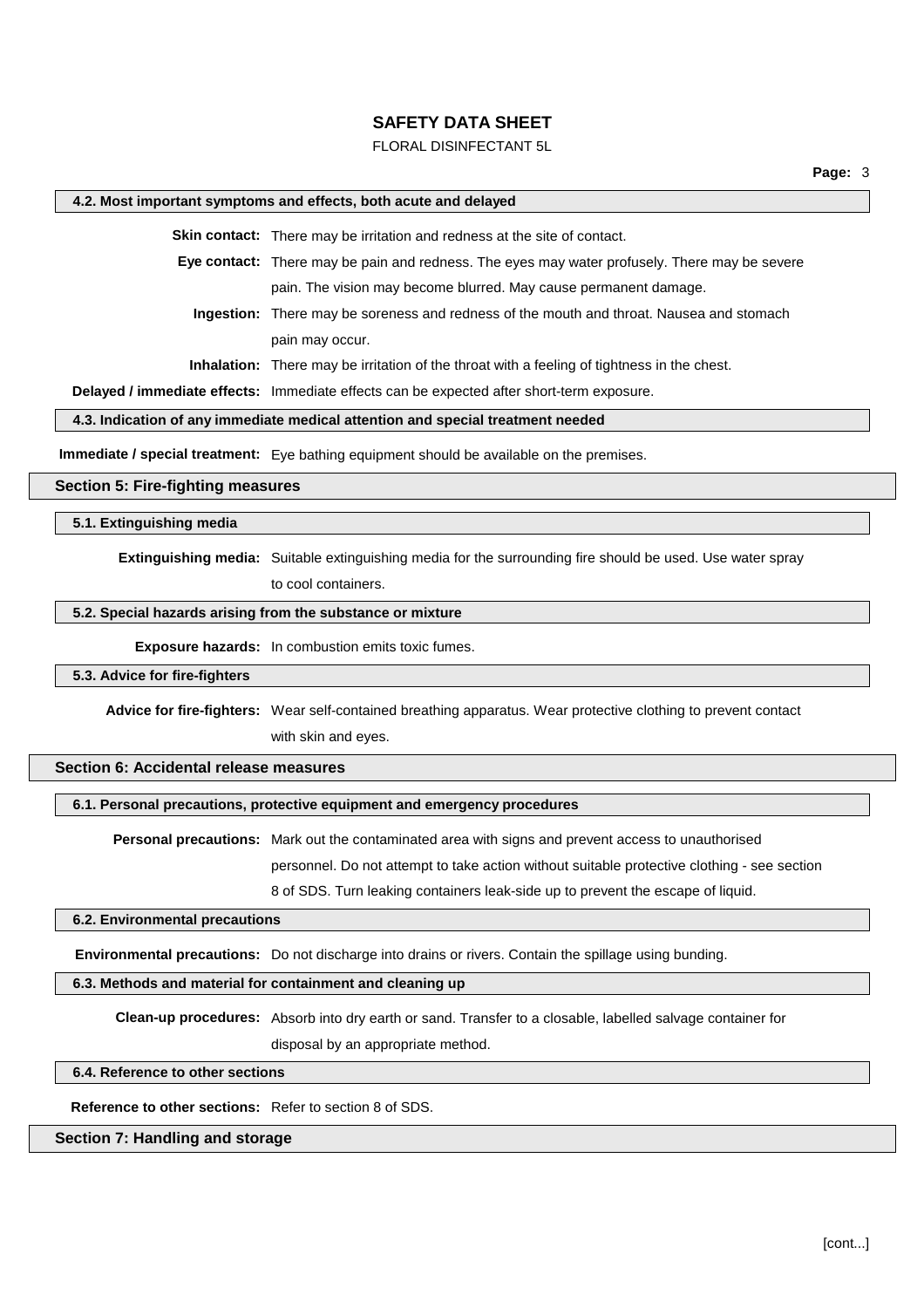## FLORAL DISINFECTANT 5L

#### **7.1. Precautions for safe handling**

**Handling requirements:** Avoid direct contact with the substance. Ensure there is sufficient ventilation of the area.

Avoid the formation or spread of mists in the air.

#### **7.2. Conditions for safe storage, including any incompatibilities**

**Storage conditions:** Store in a cool, well ventilated area. Keep container tightly closed.

### **7.3. Specific end use(s)**

**Specific end use(s):** No data available.

### **Section 8: Exposure controls/personal protection**

**8.1. Control parameters**

**Workplace exposure limits:** No data available.

**DNEL/PNEC Values**

#### **DNEL / PNEC** No data available.

**8.2. Exposure controls**

**Engineering measures:** Ensure there is sufficient ventilation of the area. **Respiratory protection:** Self-contained breathing apparatus must be available in case of emergency. **Hand protection:** Protective gloves. **Eye protection:** Tightly fitting safety goggles. Ensure eye bath is to hand. **Skin protection:** Protective clothing.

### **Section 9: Physical and chemical properties**

### **9.1. Information on basic physical and chemical properties**

| State: Liquid                       |                               |
|-------------------------------------|-------------------------------|
| <b>Colour: Green</b>                |                               |
|                                     | <b>Odour: Pungent</b>         |
| Solubility in water: Highly soluble |                               |
|                                     | <b>Viscosity: Non-viscous</b> |
| Flash point°C: >100                 |                               |

**9.2. Other information**

**Other information:** No data available.

### **Section 10: Stability and reactivity**

**10.1. Reactivity**

**Reactivity:** Stable under recommended transport or storage conditions.

**10.2. Chemical stability**

**Chemical stability:** Stable under normal conditions.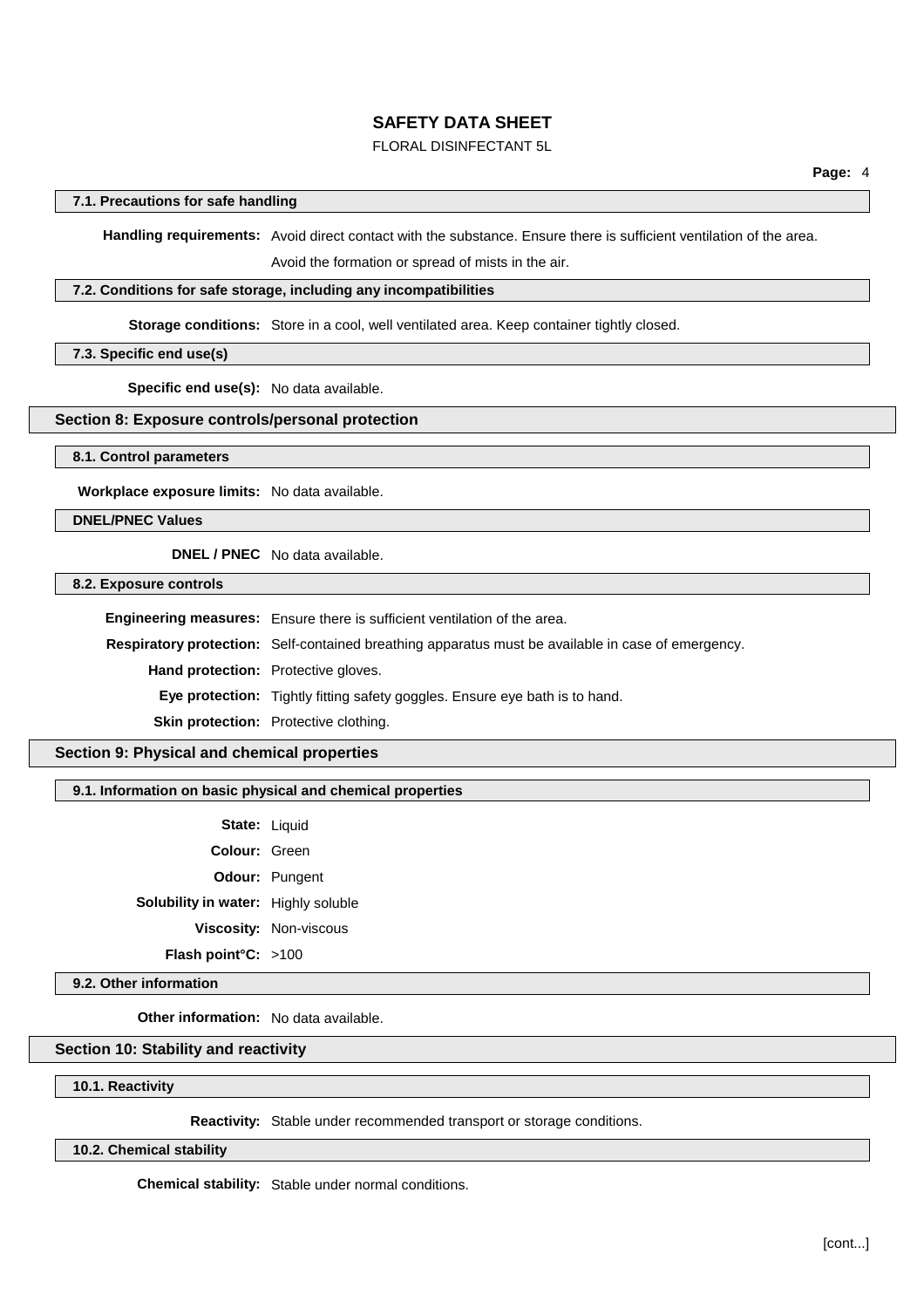## FLORAL DISINFECTANT 5L

#### **10.3. Possibility of hazardous reactions**

**Hazardous reactions:** Hazardous reactions will not occur under normal transport or storage conditions.

Decomposition may occur on exposure to conditions or materials listed below.

### **10.4. Conditions to avoid**

**Conditions to avoid:** Heat.

### **10.5. Incompatible materials**

**Materials to avoid:** Strong oxidising agents. Strong acids.

#### **10.6. Hazardous decomposition products**

**Haz. decomp. products:** In combustion emits toxic fumes.

### **Section 11: Toxicological information**

#### **11.1. Information on toxicological effects**

#### **Relevant hazards for product:**

| 170r<br>ld Zail               | ⊀oute       | Basis                     |
|-------------------------------|-------------|---------------------------|
| Serious eye damage/irritation | $OP^{\tau}$ | calculated<br>-lazardous: |

#### **Symptoms / routes of exposure**

**Skin contact:** There may be irritation and redness at the site of contact. **Eye contact:** There may be pain and redness. The eyes may water profusely. There may be severe pain. The vision may become blurred. May cause permanent damage. **Ingestion:** There may be soreness and redness of the mouth and throat. Nausea and stomach pain may occur. **Inhalation:** There may be irritation of the throat with a feeling of tightness in the chest.

**Delayed / immediate effects:** Immediate effects can be expected after short-term exposure.

#### **Section 12: Ecological information**

**12.1. Toxicity**

**Ecotoxicity values:** No data available.

## **12.2. Persistence and degradability**

#### **Persistence and degradability:** Biodegradable.

#### **12.3. Bioaccumulative potential**

### **Bioaccumulative potential:** No bioaccumulation potential.

**12.4. Mobility in soil**

**Mobility:** Readily absorbed into soil.